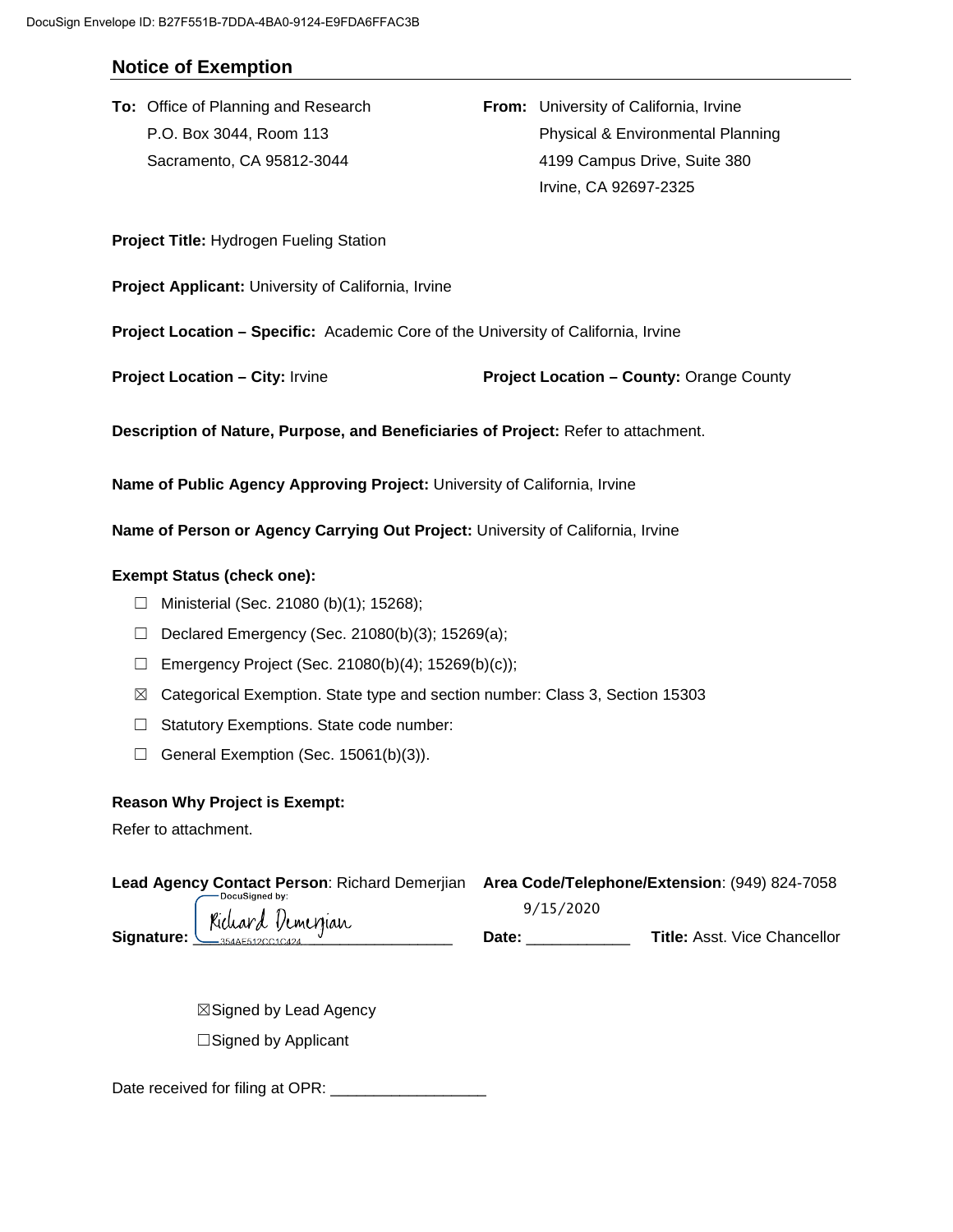## **Hydrogen Fueling Station Notice of Exemption Attachment**

## **Project Description**

The Hydrogen Fueling Station project (proposed project) would construct a fueling station with an observation room on a 0.9-acre site located at the northeast corner of California Avenue and Academy Way. The station would dispense gaseous hydrogen through four individual pumps. Two driveways would be constructed, one on California Avenue and one on Academy Way, to provide access to the project site. Additional scope of work includes earthwork and installation of utilities, lighting, and landscaping. The proposed project would be utilized for research and teaching by the UCI Advanced Power and Energy Program (APEP).

### **Reasons the Project is Exempt**

The CEQA Guidelines Section 15300 describes Categorical Exemptions as the classes of projects which have been determined not to have a significant effect on the environment and which shall, therefore, be exempt from the provisions of CEQA.

The project meets the conditions described under Section 15303, Class 3 – New Construction or Conversion of Small Structures:

"A Class 3 consists of construction and location of limited numbers of new, small facilities or structures; installation of small new equipment and facilities in small structures; and the conversion of existing small structures from one use to another where only minor modifications are made in the exterior of the structure.

c) A store, motel, office, restaurant or similar structure not involving the use of significant amounts of hazardous substances, and not exceeding 2,500 square feet in floor area. In urbanized areas, the exemption also applies to up to four such commercial buildings not exceeding 10,000 square feet in floor area on sites zoned for such use if not involving the use of significant amounts of hazardous substances where all necessary public services and facilities are available and the surrounding area is not environmentally sensitive."

As discussed in the project description above, the proposed project would be located in the urbanized Academic Core, which has been predominantly built-out with existing development; would consist of approximately 2,000 square feet of built space; and would have sufficient public services to support operation. The project site is designated as Open Space - General in the 2007 UCI Long Range Development Plan (LRDP), which allows for green initiative projects and field research facilities.

The proposed project would have hydrogen stored, but not generated, on-site. Hydrogen is considered non-toxic, but high concentrations of hydrogen gas can create an oxygen-deficient environment. However, the proposed project is a fueling station and the pumps are located outside where gas would disperse immediately due to the buoyancy of hydrogen. Additionally, an approximately 800 kg storage tank would be installed for the four pump station; therefore, the proposed project would not require a significant amount of hazardous substances to be stored onsite.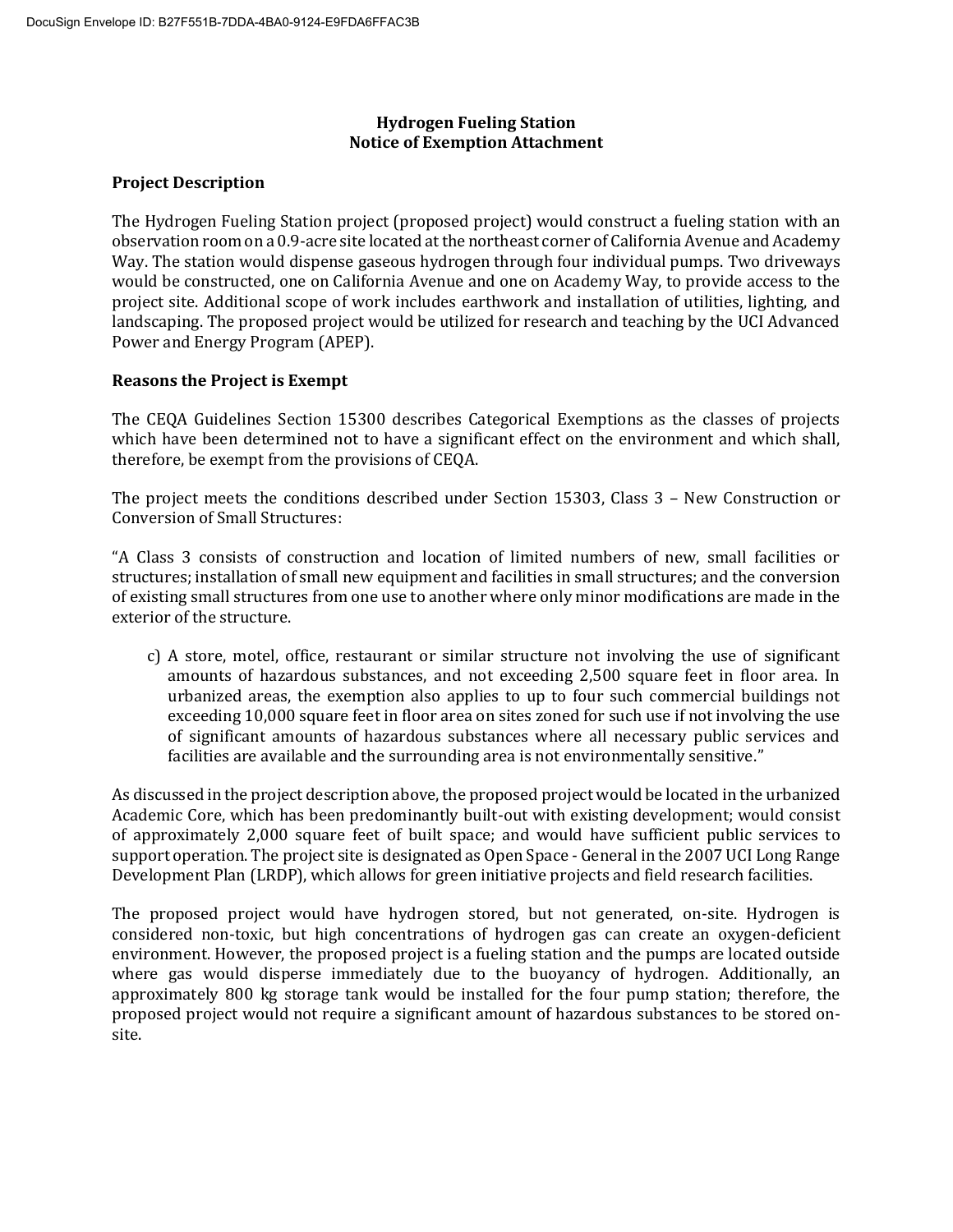$\overline{a}$ 

#### **Review of Possible Exceptions to the Categorical Exemption**

Section 15300.2 of the CEQA Guidelines provides conditions where Categorical Exemptions are inapplicable. The proposed project has been reviewed for characteristics or circumstances that might invalidate findings that the project is exempt under CEQA.

a) **Location.** The proposed project is consistent with the Open Space - General land use designation, which allows for green initiative projects and field research facilities. Surrounding uses include the Beckman Center across California Avenue to the west, Crawford Athletics Complex to the east, undeveloped land across Academy Way to the south, and undeveloped land and University Drive to the north. Although the project site is currently undeveloped, it does not contain any known cultural resources. Additionally, biological resources, jurisdictional delineation, and noise reports were prepared for the proposed project to confirm that the project site is not environmentally sensitive.

*Biological resources.* Project-specific biological resources report and jurisdictional delineation were prepared for the project. The reports determined that no sensitive species, wetlands, or riparian habitat would be impacted by the proposed project.

*Noise.* A project-specific noise report was prepared for the proposed project. It was determined that operation of the proposed project, including noise associated with the traffic generated, would not exceed the City of Irvine<sup>1</sup> noise standards.

- b) **Cumulative Impacts.** Although projects are ongoing throughout the UCI campus, no further projects for the site is planned. Additionally, all campus projects would undergo projectspecific CEQA review and mitigate, to the extent feasible, any significant impacts. Construction and operation of the proposed project would implement best management practices (BMPs) and adhere to State and federal regulations. No significant cumulative effects are anticipated during construction or operation.
- c) **Significant Effects.** The proposed project does not have unusual circumstances regarding the proposed use or regarding the project site that would cause a significant impact on the environment. Air quality/greenhouse gas emissions and hazards memos were prepared for the proposed project to confirm that no significant effects would occur with the construction of the proposed project.

*Air quality.* A project-specific air quality and greenhouse gas memo was prepared for the proposed project. The report determined that the construction of the proposed project would not exceed South Coast Air Quality Management District's (SCAQMD) thresholds for air quality or greenhouse gas emissions.

*Hazards.* A project-specific hazards memo was prepared for the proposed project. The report determined that the amount of hydrogen stored on-site, and because it would be stored and dispensed outdoors, it would be considered less than significant.

d) **Scenic Highways.** Pacific Coast Highway (SR-1), approximately 3.1 miles southwest of the project site, is designated as an Eligible State Scenic Highway – Not Officially Designated

<sup>1</sup> Although UCI is autonomous and not subject to local regulation, the City of Irvine noise standards are used for the analysis as UCI does not have adopted noise standards.